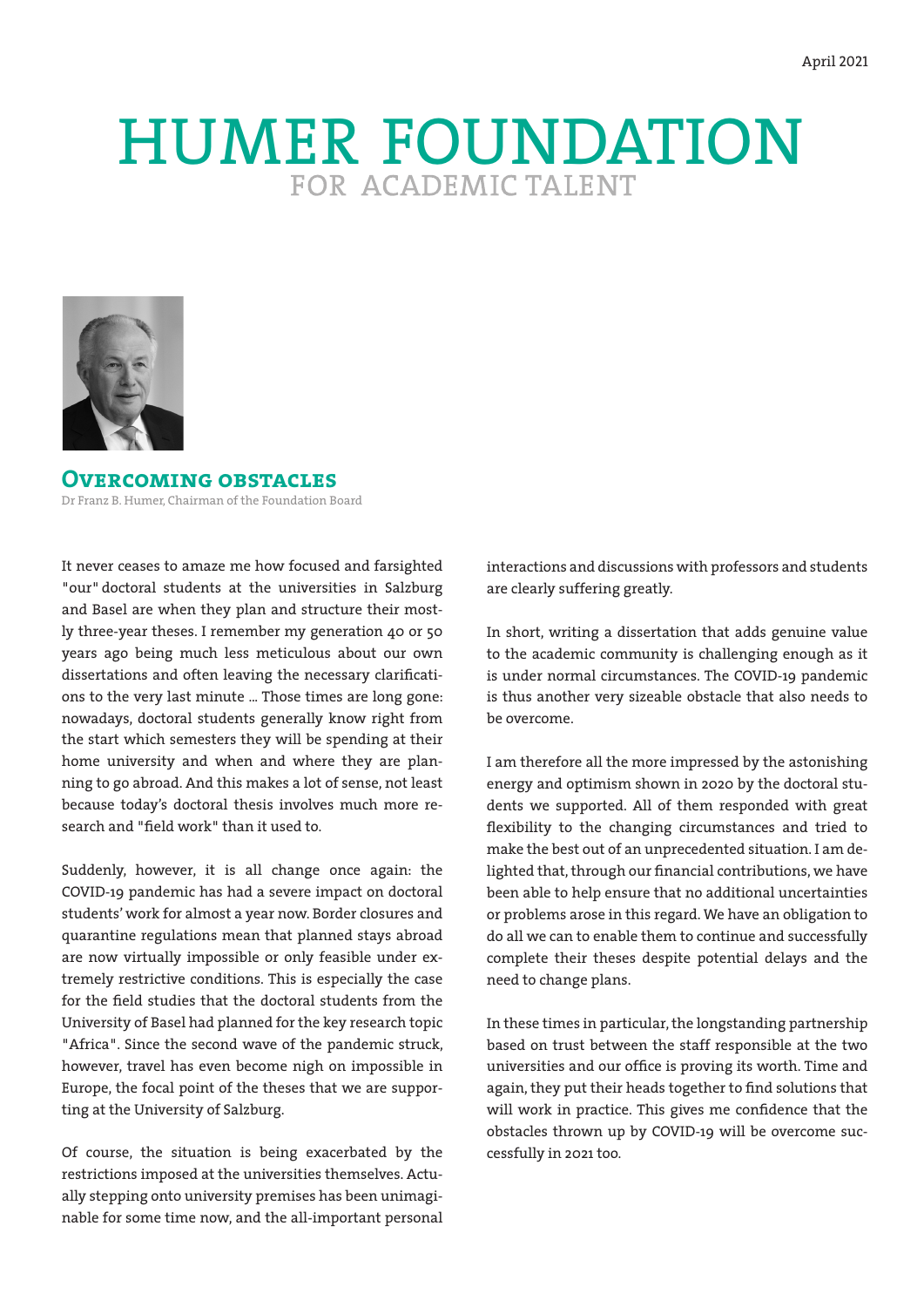

## **Performance Report 2020**

Urs Lauffer, executive member of the Foundation Board

Our Foundation, set up in spring 2007, aims to fund talented young scholars in Switzerland, Austria and other European countries, on an exclusively non-profit basis. This is done in close co-operation with the universities in Salzburg and Basel.

In 2020, the University of Salzburg received a sum of EUR 250 000. This support enabled six candidates to continue their doctoral work at the Salzburg Centre of European Union Studies during the year under review. Our Foundation has once again supported the University of Basel with a grant of CHF 100 000 for the key research topic "Africa". This sum was used to fund two doctoral candidates.

We deeply value the intensive collaboration with the relevant staff at these universities. This is the best way to ensure the quality of the individual research projects, which is regularly monitored by the professors involved. The Humer Foundation therefore still does not consider applications sent directly to it by doctoral candidates.

The Foundation Board met in two sessions during the year under review. The spring session had to be held online due to the COVID-19 pandemic, while the autumn session was able to take place in Arlesheim as planned. The main focus was the evaluation and approval of requests for financial support for doctoral candidates, which was undertaken on the basis of thorough, balanced assessments made by the two universities. In addition, the Foundation's statutory business (annual accounts, yearly review, auditor's report, elections) was dealt with.

Furthermore, the Foundation Board periodically reviews the success of funding activities. In doing so, we assess both the effectiveness and efficiency of our work, thus measuring the usefulness and the economic efficiency of the allocation of our Foundation's resources. Based on this, and using specific individual cases as templates, we then define our Foundation's goals for the new financial year. And finally, we also deal with all financial issues and risks (including investment principles, which are regularly reviewed and adjusted), and oversee the work of our office.

At the end of 2020, the organisation's capital totalled over CHF 1.7 million. Despite challenging market conditions due to the pandemic, the Foundation achieved a marginally positive financial result in the year under review, meaning that its organisational capital was not eroded as quickly as forecast. In this light, the Foundation Board believes that our Foundation can continue its activities until the end of 2024, although the organisation's capital will inevitably be reduced further over these years.

The office is managed by Lauffer & Frischknecht, a communication management consultancy, on a consultative basis. Stéphanie Ramel takes care of the administration, and Fritz Frischknecht, MA Econ., is responsible for the accounts department. Swiss GAAP FER 21 is used for the annual financial statements.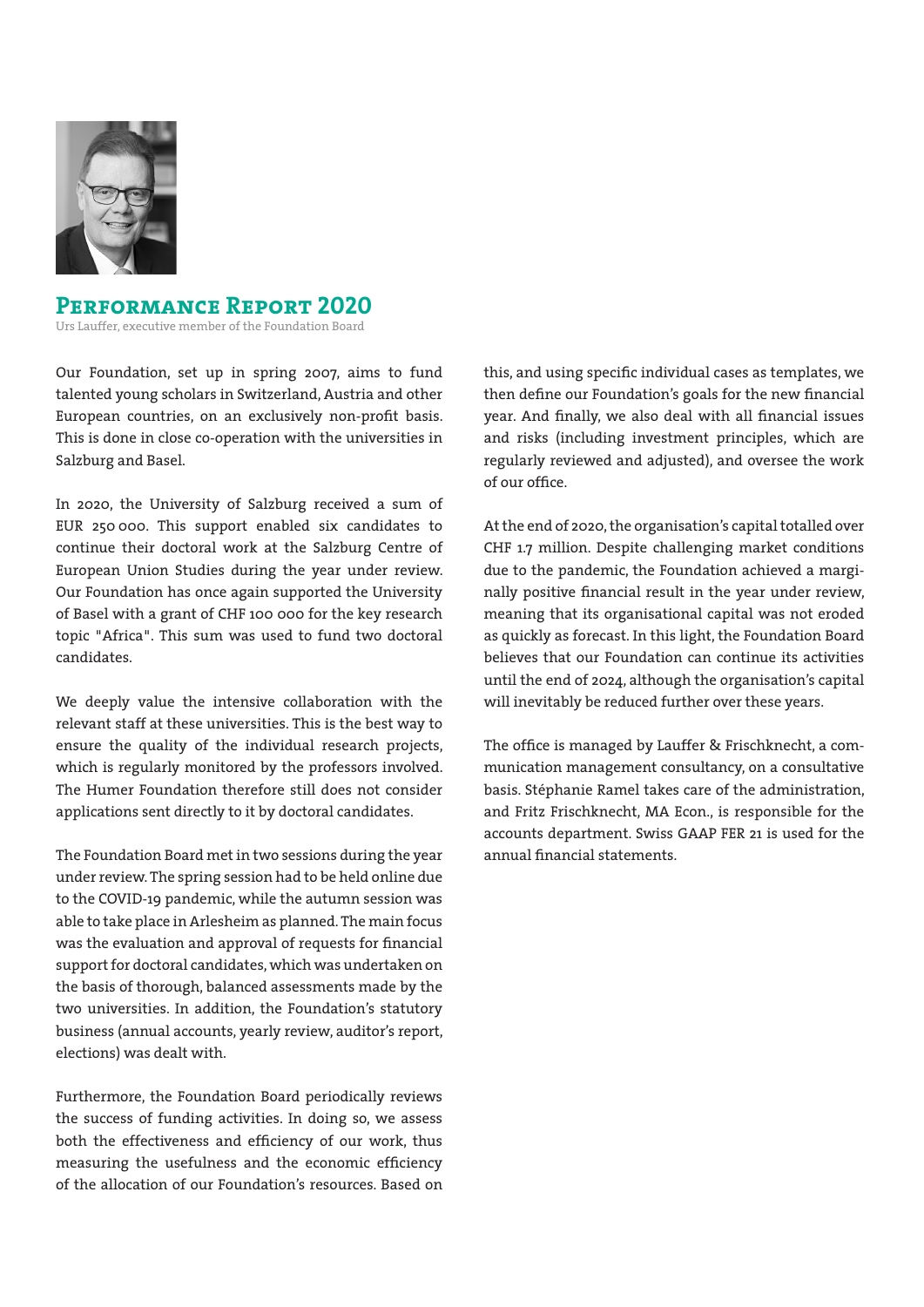# **Current Theses**

**At present the Humer Foundation is supporting the following doctoral students:**

#### **UNIVERSITY OF SALZBURG**

**European Union Studies**

SARAH DEISL – How do the EU institutions benefit from the shift of power caused by the crisis of the Rule of Law?

LÉO GOTARDA – Mainstreaming climate change into all EU policies

Carina Kobler – Mobile 24-hour Care Workers in the European Union: Different Labour Regimes and their Social Implications in Practice

KLAUDIA KOXHA – Populism and European Integration in the Western Balkans: How does populism affect country compliance with EU recommendations?

BIRGIT MITTER – Veins of European Sports Policy: A Quantitative Network Analysis of a European Soft Power Policy Field

NICO PETZ - Deep Learning in Time-Series Econometrics with Application in Macroeconomics

ANNA STELZER - Monetary policy and the distribution of income and wealth: The heterogeneous case of the euro area.

#### **University of Basel**

**Africa**

Raja Daouah – Emerging Trends, Developments and Opportunities of Islamic Finance: The Moroccan Case Andrea Kifyasi – Diplomatic History of China's Medical Assistance to Africa: A case study of Tanzania, 1960–2015 JULIA RENSING - Narratives and Negotiations of Colonial Legacies in Namibia and Germany – A Post-Colonial Heterotopia?

Esther Tolulope Ilesanmi – Engendering the Colony; Maternal Health, Indigenous Knowledge and European Medicine in South-West Nigeria, 1925–1960.

# **Completed Theses**

**In 2020, the following dissertations made possible by our Foundation were completed:**

#### **University of Salzburg**

**european union studies**

Sandra Hummelbrunner – The Consistency of European External Action

Milena Kern – Essays on the Liberalisation of International Trade in Services – Chances and Risks of Freedom of Services in the EU Common Market

Isabel Staudinger – Conditionality. EU Financial Assistance as New Enforcement Mechanism of EU Law

# **University of Basel**

**Africa**

Stephen Asol Kapinde – Shifting Pendulum: The Struggle for Prophetic Advocacy in the Anglican Church towards Democratic Transformation of the Kenyan State (c. 1963– 2012)

## **University of Zurich**

**Asia and Europe**

Nina Rageth– Religion and Medicine. South Indian Guru-Organisations and Siddha-Medicine.